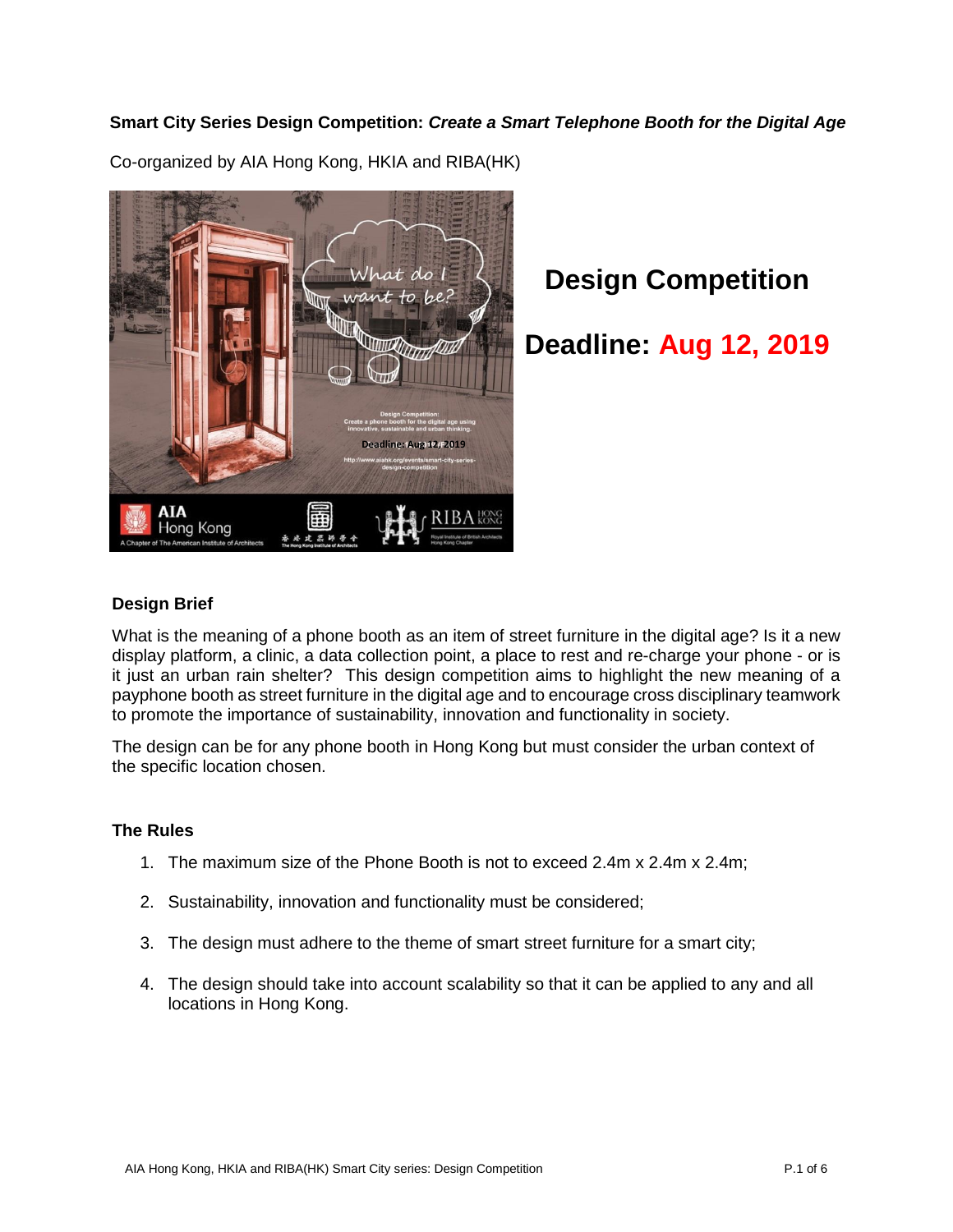## **Eligibility**

- 1. All categories of AIA Hong Kong, HKIA and RIBA Hong Kong **members in good standing and under the age of 40 at the time the entry is submitted** are eligible to participate**.**
- 2. The Institute member submitting the entry must be the primary author of the design submitted.
- 3. Cross disciplinary teams with a maximum of **five (5)** members, including architects, lighting, branding and product designers, technologists and urban design professionals are encouraged to submit. All team members **must be under the age of 40 before the submission deadline of August 12, and each member can only join one team.**  Every team must be represented by at least one (1) Architect member as Team Leader.

#### **Criteria**

- 1. Entries will be adjudicated by a panel of representatives from the Organizers and may also include other design professionals.
- 2. The Organizer and Judging Panel's decisions regarding all aspects of the Competition shall be final and may not be appealed. Participants shall not have the right to review the Jury's comments or records relating to the adjudication.
- 3. Entries will be evaluated on one or more of the following criteria:
	- Design Solution
	- Innovation and Creativity
	- Buildability and Scalability
	- Sustainability
- 4. Project authorship will remain concealed throughout the jury deliberations.

#### **If authorship is revealed on any submitted photos, plans, slides or narratives, the entry may be disqualified.**

#### **Disqualification**

Submissions received later than the deadline of August 12 will not be considered. Payment must accompany each submission and, if payment is not received within one (1) week from the August 12 deadline, by Bank Transfer or Paypal, the submission will be disqualified.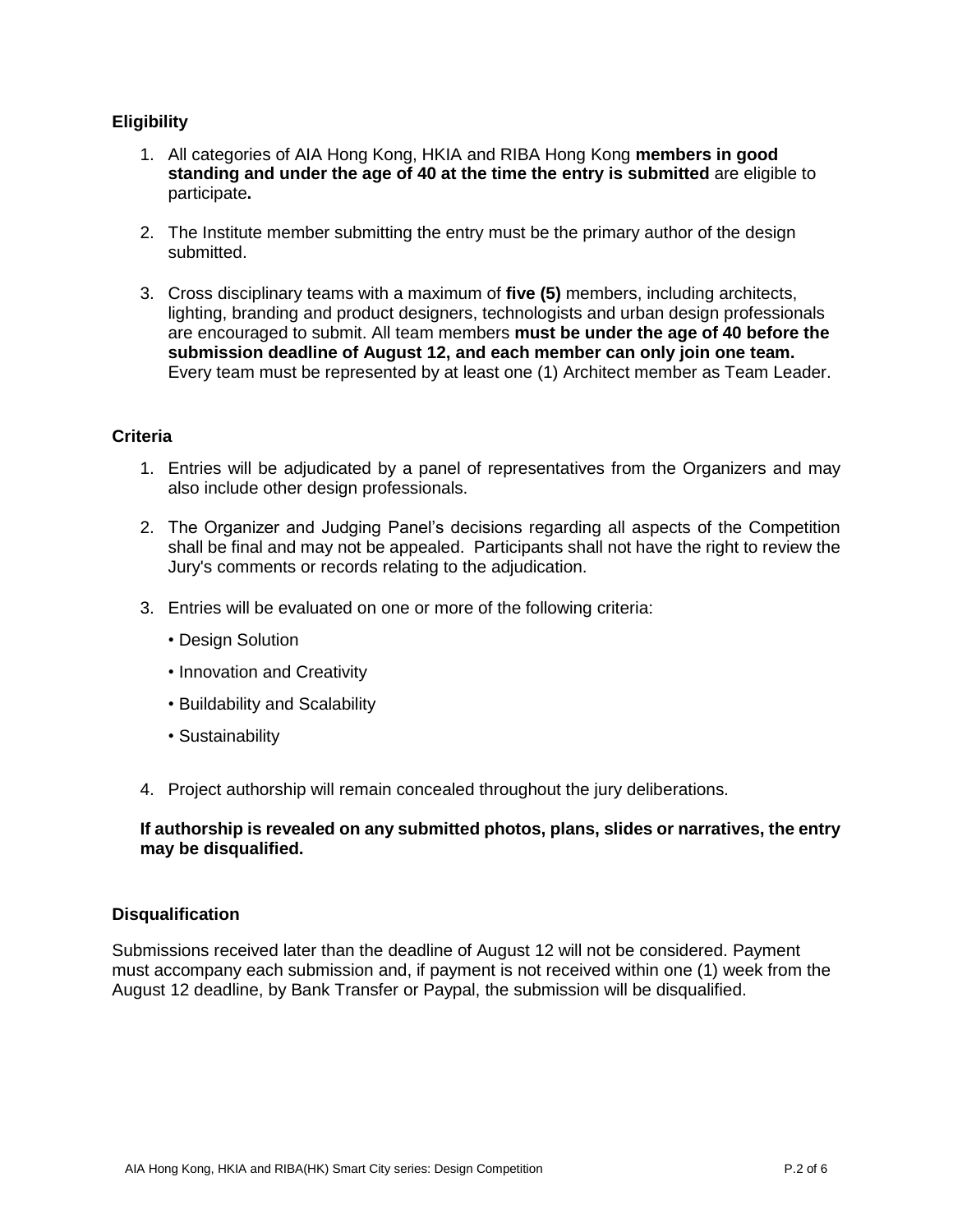#### **Submissions**

For each project entry, the submittal material must be sufficient for the jury to assess the design intent. Entries must be submitted in the manner specified below. With the exception of the entry form, all material submitted must be anonymous.

#### **No individual or company names, logos, or other identifying information may appear on any submission materials.**

**SUBMISSION DEADLINE:** Completed entry form, submission materials and registration fee payment record must be received by AIA Hong Kong [\(aiahk@aiahk.org](mailto:aiahk@aiahk.org)) no later than **August 12, 2019 (Friday), at 5:00pm.** Late submissions will **not** be accepted and no entry fees will be refunded. Incomplete submissions will be disqualified.

**DIGITAL PRESENTATION BOARDS:** Please contact AIA Hong Kong [\(info@aiahk.org](mailto:info@aiahk.org)) *(Subject header: Design Competition Registration Number)* with your Institute Membership number (AIA, HKIA, RIBA) to be assigned a registration number.

- One (1) A0 board, portrait format, with registration number at upper right-hand corner in 18 pt font
- One (1) A4 page with text description not exceeding 200 words and with one (1) representative image at top; registration number at upper right-hand corner

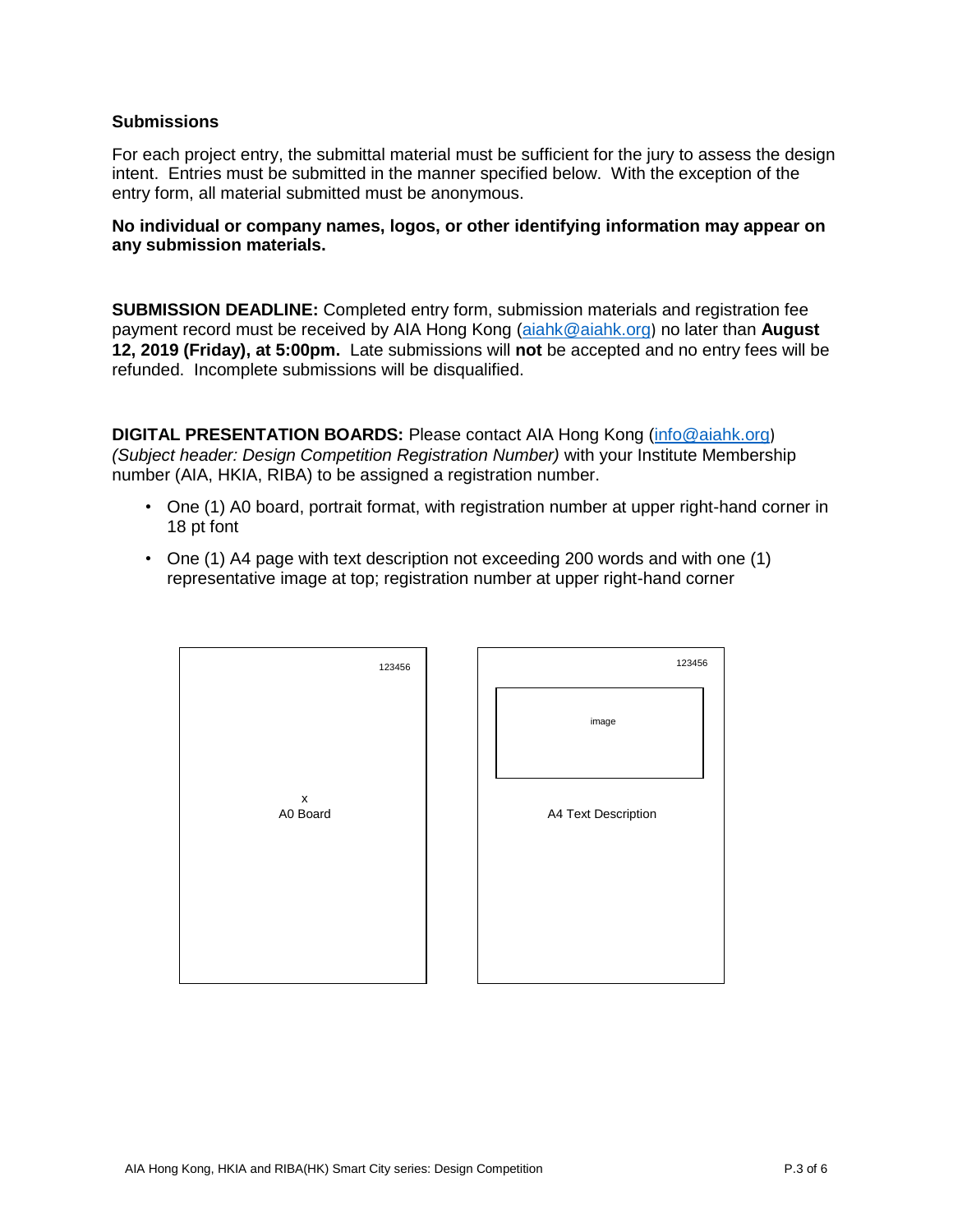**ELECTRONIC SUBMISSION:** You are required to upload all submission materials as a PDF (File name: your registration number) at 300 dpi in A0 format. Both A0 and A4 files are to be uploaded to [aiahk@aiahk.org](mailto:aiahk@aiahk.org)

**SUBMISSION FEES:** Please make submission fee payment **(HK\$200 per entry)** to AIA Hong Kong either via (1) PayPal (**<https://www.paypal.me/AIAHK>**) and indicate registration number in note/comment or (2) by bank transfer to:

Bank Name: **The Hongkong and Shanghai Banking Corporation Limited** Account Name: **AIA Hong Kong Limited** Current Account No.: **110-889-011-001**

**Please email the transaction record with registration number.** 

**ENTRY FORM AND WRITTEN DESCRIPTION:** The attached entry form must be completed by the Architect member. **Please contact AIA Hong Kong at [info@aiahk.org](mailto:info@aiahk.org)** *(Subject header: Design Competition Registration Number)* **with your Institute Membership number (AIA, HKIA, RIBA) to be assigned a registration number for your project submission.**

The language used in this Competition is English. Written descriptions may not exceed **200 words.** Descriptions should clearly explain the design intent and how the project addresses the design objectives. This description will be provided to jury members while they are reviewing the project.

### **Finalist Announcement**

Three (3) finalists will be selected for Round 2 presentations in August when the Jury will give additional comments. The finalists will then be required to revise their designs to address the jury's comments and resubmit by the Round 2 deadline. The winning design will be prototyped as a one-to-one scale model to be exhibited in a prime Hong Kong location from October to December 2019. Finalists will also be invited to present their designs at the **AIA Hong Kong, HKIA and RIBA(HK) Smart City Series: Symposium and Award Ceremony** in 2 December 2019. The exhibition of competition submissions will take place during the symposium.

## **Copyright**

- 1. Copyright of the design will be retained by the individual participant or team.
- 2. AIA Hong Kong, HKIA and RIBA Hong Kong retain the right to publish the results online and in physical exhibitions without paying royalties to the individual participant or team.
- 3. The physical prototype will be retained by and belong to the sponsors.
- 4. All participants will be invited to collect their submissions after the exhibition has concluded.

Please contact AIA Hong Kong at [info@aiahk.org](mailto:info@aiahk.org) or by phone at (852) 2882 6011 for enquiries.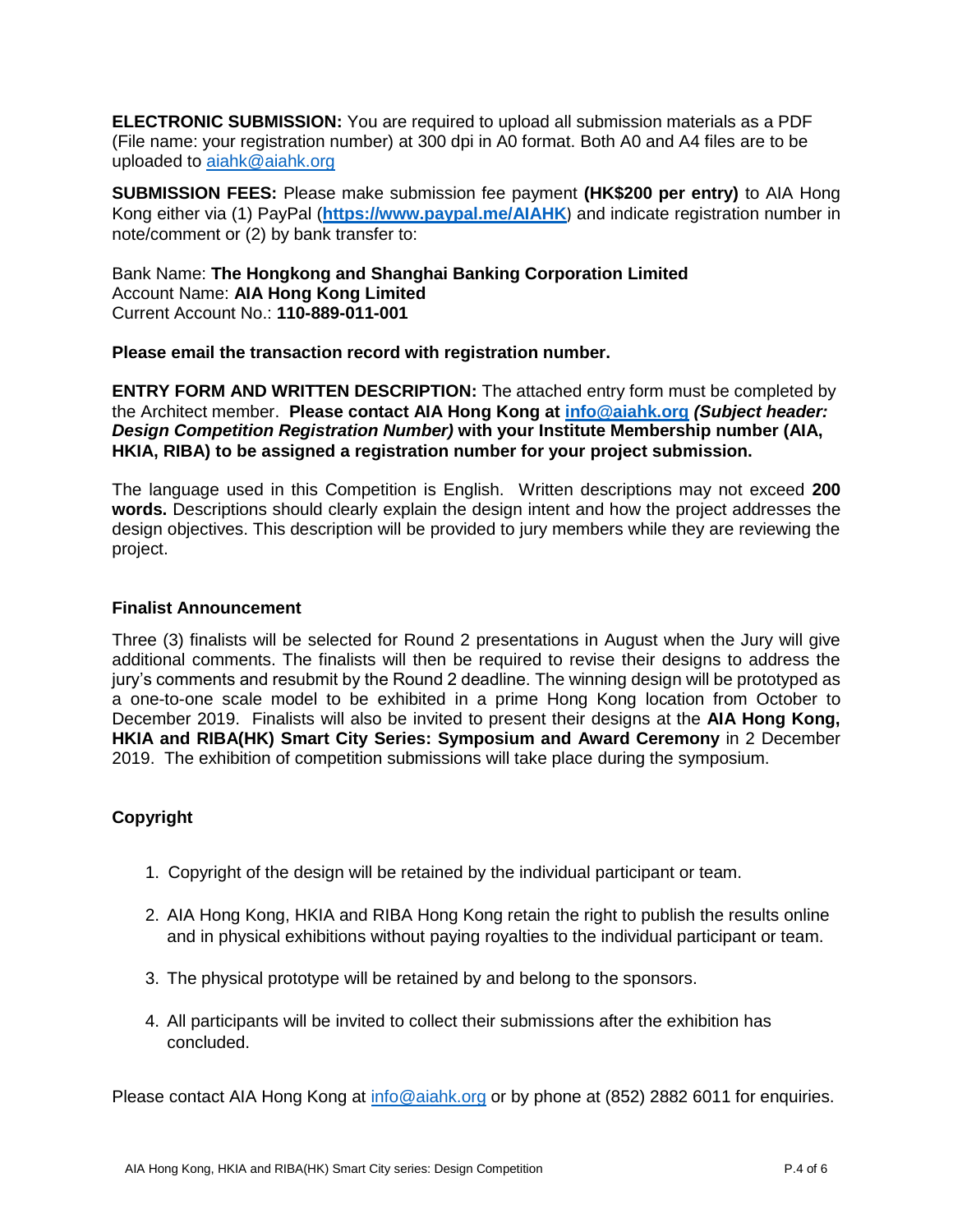## **Smart City Series Design Competition:** *Create a Smart Telephone Booth for the Digital Age*

Co-organized by AIA Hong Kong, HKIA and RIBA(HK)

## ENTRY FORM

| <b>REGISTRATION NUMBER:</b><br>(Internal Use Only)                                                     |  |
|--------------------------------------------------------------------------------------------------------|--|
|                                                                                                        |  |
|                                                                                                        |  |
|                                                                                                        |  |
| Age: ________________________(must be under the age of 40 at the time the project is submitted)        |  |
| Contact Email: _________________________________Contact Telephone Number: ____________                 |  |
|                                                                                                        |  |
|                                                                                                        |  |
| Age: _____________________________ (must be under the age of 40 at the time the project is submitted)  |  |
|                                                                                                        |  |
|                                                                                                        |  |
| Age: ________________________(must be under the age of 40 at the time the project is submitted)        |  |
|                                                                                                        |  |
|                                                                                                        |  |
| Age: _______________________________(must be under the age of 40 at the time the project is submitted) |  |
|                                                                                                        |  |
|                                                                                                        |  |
| Age: ______________________________(must be under the age of 40 at the time the project is submitted)  |  |
|                                                                                                        |  |